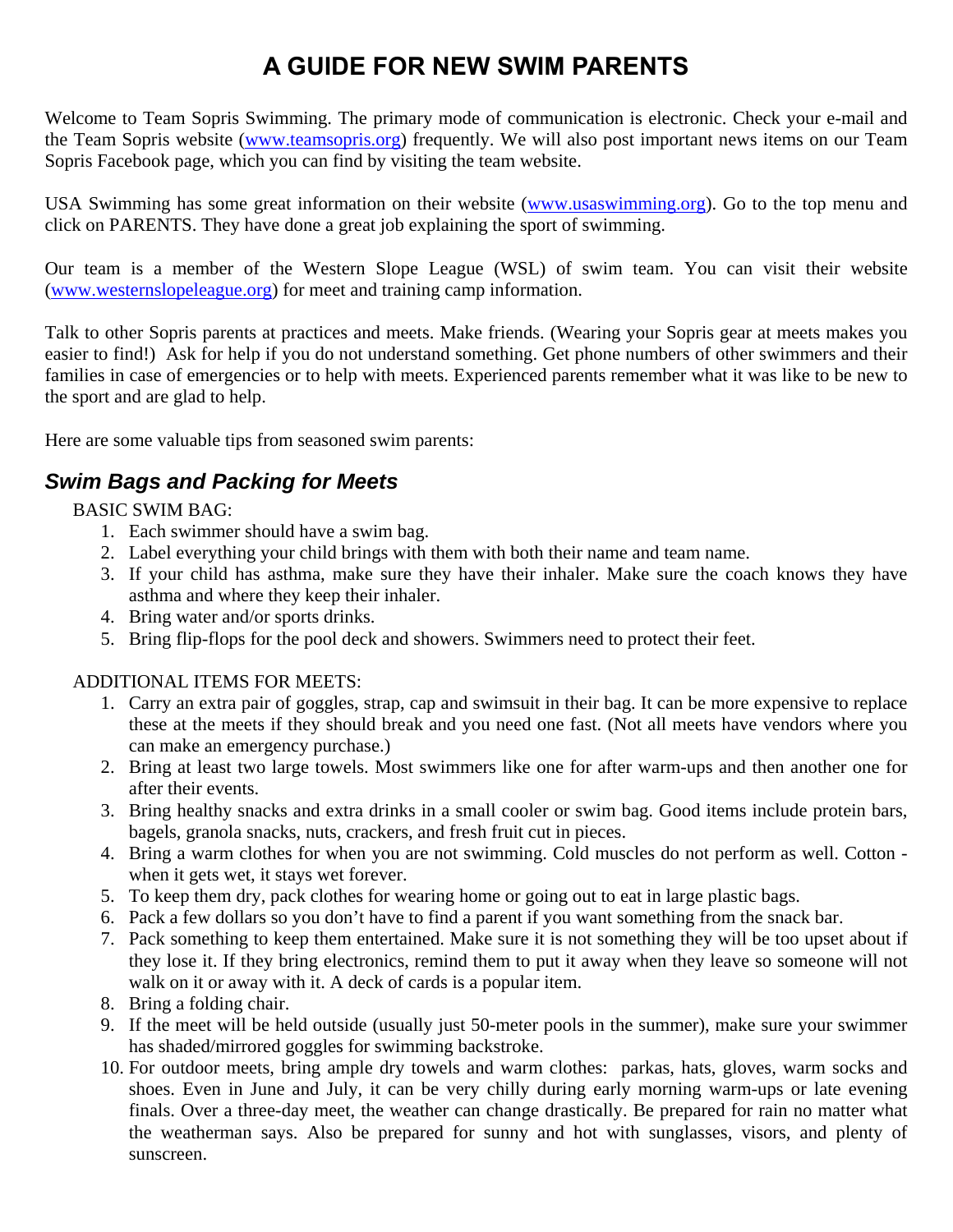# *USA Swimming Organization*

- 1. USA Swimming is a national organization. The country is divided into four Zones (Eastern, Central, Western, and Southern).
- 2. Each Zone is composed of Local Swim Committees (LSC). LSC's are roughly equivalent to states. Each swimming team belongs to one and only one LSC.
- 3. Our swimming club, the Sopris Barracudas, is a member of the Colorado Swimming LSC. The Colorado LSC is in the Western Zone.

# *Swimming Seasons*

- 1. The short course season (meets swum in 25-yard pools) typically runs from September through April. The season wraps up with the Speedo Championship Series Wisconsin Sectionals.
- 2. The long course season (meets swum in 50-meter pools) typically runs from May through July, with Western Zones and Sectionals in late July or early August.
- 3. Except for the few swimmers who qualify for zone, sectionals, or national competitions, most teams and swimmers take a break for August.

# *Basic Time Standards*

- 1. The time standards that we use are available on the USA Swimming website. Click Times/Time Standards on the main menu; then Time Standards. Then go to "A/B (the one you need) Motivational Times".
- 2. Your child must swim an event without getting disqualified to get a time. Then take that time and look at the time standards table.
- 3. First you must make sure that you use the correct table. Times are reported in SCY (Short Course Yards, events swum in a 25-yard pool), SCM (Short Course Meters, 25-meter pool), and LCM (Long Course Meters, 50-meter pool.). Most of the meets we have in the fall will be SCY.
- 4. Find your child's age and sex and then look for their event. Now find their time. If their time is slower than the first time listed, they have a "C" time. The other times are B, BB, A, AA, AAA, and AAAA, with AAAA times being the fastest time listed.
- 5. If you have an 8 and younger swimmer, use the 10 and under time standards.
- 6. If your child's time is listed as NT in a meet sign-up or heat sheet, it means they have "no time" established in that event.
- 7. When your child "ages up" (i.e., has a birthday and graduates to the next age group), the times they swam when younger are still valid although the classification might change. For example, a child who has a BB time as a 10-year-old might drop to a B time when he/she turns eleven.
- 8. Unlike most summer leagues, there is no "age cut off date" in USA swimming. You are as old as you are on the day of the meet. You do not, however, age up during a meet. Usually the cut off is the child's age on the first day of the meet; this is stated in the meet announcement.

# *Other Time Standards & Age Group Information*

- 1 You may hear parents and coaches talking about other time standards such as All-Stars cuts, zone cuts, sectional cuts, etc. This section will give you a little background.
- 2 The vast majority of swimmers under the age of eighteen swim in the "age group" category. In this category, qualifying times for meets are based on the age of your child. All of the above information on time standards is based on age groups.
- 3 Most swim meets have the following age groups: 10 & under, 11-12, 13-14, and either 15-18 or OPEN. If the age group is 15-18, then only swimmers of that age may swim. If the age group is OPEN, then any registered swimmer who meets the entrance criteria may swim. You may see older swimmers (college kids, adults) in this age group or you may see young swimmers who cannot swim this event in their own age group. For example, a meet may not offer a 200 butterfly to 11-12 swimmers. A twelve-year-old could elect to swim this event in the OPEN age group.
- 4 There are also meets on the schedule referred to as "mini" meets. "Mini" refers to the size of the competitors, not the length of the meet! These meets are usually restricted to the youngest swimmers. Often these meets offer events appropriate for young, beginning swimmers (e.g., 25 yard free, back, breast,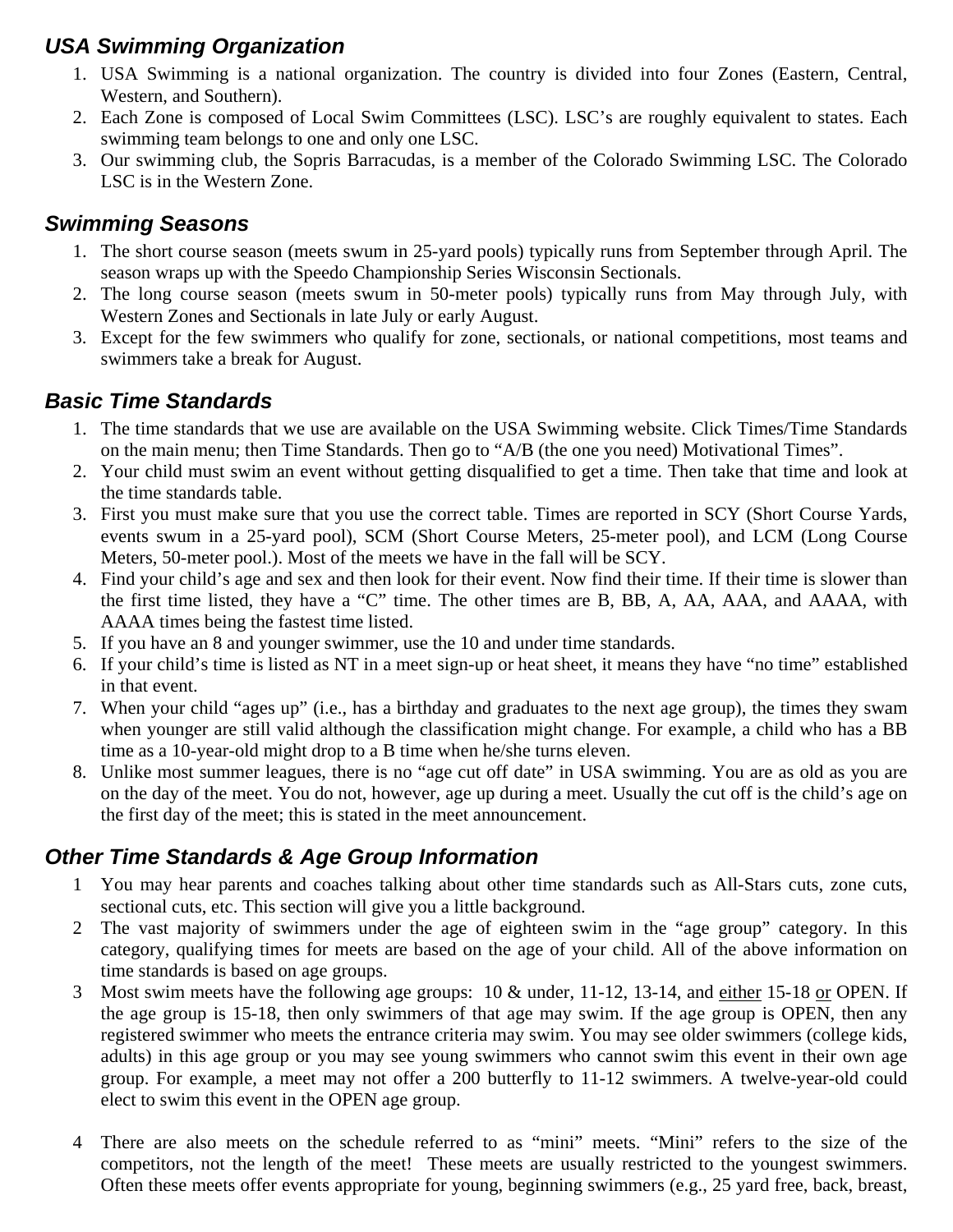and fly) and additional age groups (e.g., 6 & under, 7-8) that allow the youngsters to place and earn ribbons without competing against 10-year-olds.

- 5 The Western Zone Long Course (around August) Age Group Championships are prestigious events usually held in the northwest U.S. Swimmers qualify during the long course season by beating the published time standards for each event. These times are typically published on the CSI web site at the beginning of the long course season.
- 6 You may also see time standards labeled T16. This stands for Top 16 reportable time. USA Swimming publishes yearly the top sixteen swimmers nationwide in each event in each age group. If your swimmer achieves a T16 time, it means that their time will be reported to USA swimming for possible inclusion on this list (depending on how many other kids across the nation swam faster).
- 7 Then there is another category of meets for which age is irrelevant. There is a qualifying time for each event, regardless of age. (There are different times for males and females, however). One of these meets is Sectionals. Officially, the name of this meet is now Speedo Championship Series Wisconsin Sectinals, but you still hear people talk about Sectionals. There are also meets above that level at both the national (e.g., U.S. Open, Olympic Trials) and international (e.g., FINA World Championships, Olympics) levels. Obviously, the qualifying times get tougher and tougher as the swimmer progresses. This information doesn't apply to the vast majority of us parents, but it's nice to know what somebody else is talking about!

#### *Preparing for Meets*

- 1. Do not feel that you must go to every one of the meets on the schedule. Talk to your child's coach about which meets would be best for your child.
- 2. If you plan to attend meets more than two hours away, consider getting a hotel room. The host team will often publish a list of hotels, but it is up to each parent to make their own reservations. The team does not block rooms for meets. If your child does not qualify, you can always cancel the reservation.
- 3. Read the meet announcement (usually published on the Web site 4-6 weeks in advance of the meet). Be sure to note what time your children will be swimming: morning, afternoon, evening or maybe all three if you have swimmers in more than one age group. Remember that coaches must enter swimmers a few weeks before the meet. Once your child is entered, you will be charged the entry fees whether your child swims or not.
- 4. The coaches will pick your child's events. Parents do not get to pick events. Coaches have a plan for the season and make entries based on the goals they have for your swimmer. Coaches are open to suggestions.
- 5. Some meets have relays. These are a lot of fun for the kids. Coaches will pick the swimmers for relays. If you know you have time constraints and probably cannot stay for relays, please notify the coach. Make sure that your swimmer checks with the coach about their relay status before you leave; often the relays get switched around at meets. If a swimmer leaves before a scheduled relay, not only do you leave three teammates high and dry, but also the team and ultimately the parents get charged for an event that is not swum.
- 6. When the meet entries are posted, make sure that your child is entered in events that they can be entered in legally. If your child has an "A" time in an event and the meet announcement is for BB and slower, bring it to the coach's attention. They will not be allowed to swim the event without being disqualified.

#### *Meet Etiquette*

- 1. There are two basic meet formats: timed finals format and prelims/finals format. The format will be specified in the meet announcement. In a timed finals format (most of our meets fall in this category), swimmers are seeded from slowest to fastest for each event with NT swimmers swimming first. You swim the event once; your finish is based on your time.
- 2. In a prelims/finals format, there are one or more sessions of preliminaries during the morning/early afternoon and a finals session in the evening. The fastest swimmers at preliminaries return to swim at night. (There is no additional fee for swimming the event again at finals.) Preliminaries are often seeded a little differently from timed finals meets. The slower heats are seeded normally, but the fastest two or three heats are seeded with the #1 seed in the last heat, the #2 seed in the second-to-last heat, etc. The top seeds therefore end up in middle lanes (preferred) in one of the fastest heats. Regardless of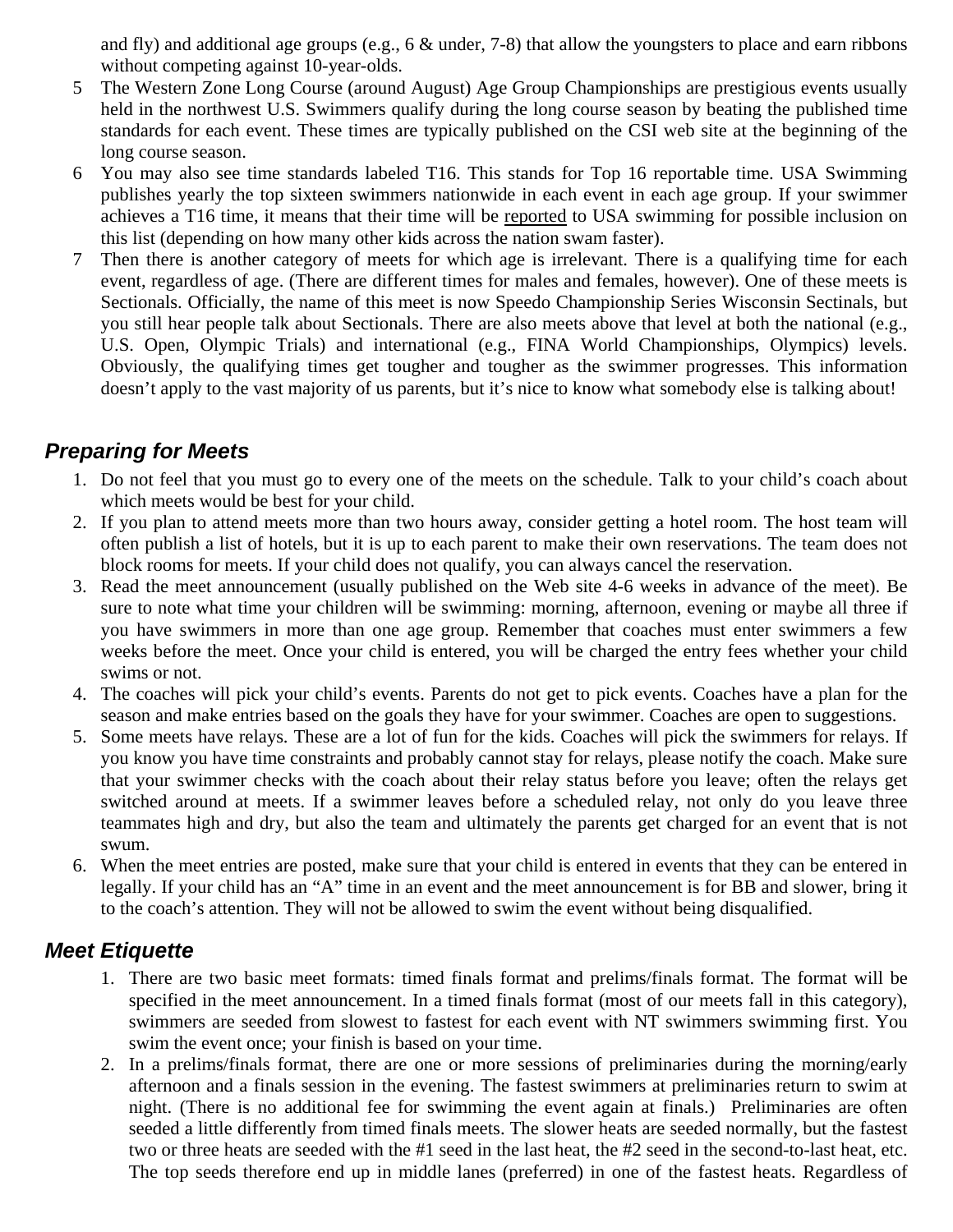which heat your child swims, the fastest swimmers in preliminaries return to finals. The numbers of swimmers who return is specified in the meet announcement. It is dependent of the number of lanes in the pool (enough swimmers to fill one heat) and whether or not there are one or more consolation finals (a second or third heat of swimmers). For example, a meet could offer eight-lane championship finals for 11-12 and 13-14 swimmers and a consolation final and championship final for 15-18. Those placing first through eighth in prelims in the younger age groups would return. In the 15-18 age group, ninth through sixteenth would swim in consolation finals, and first through eighth would swim in championship finals. The prelims time is used for seeding the swimmers at finals. Where you finish in your finals heat is your place. An interesting note: The top finisher in consolation finals in the above example is in ninth place, even if he/she swims faster than the last place finisher in the championship finals (eighth place). Once a swimmer has made championship finals in this example, he/she is assured of at least eighth place assuming it's a legal swim. You will see the most experienced competitors swimming well enough in preliminaries to make finals but saving their best swims for that evening. If your swimmer is disqualified at finals, they do not place.

- 3. As you can imagine from the above description, swimming at finals is fun for the swimmers. If you are attending a prelims/finals format meet, you should plan for the possibility that your swimmer will make finals. If you know he/she cannot swim that evening, you should inform the coach is advance. Otherwise, swimmers who make finals are expected to swim. During the prelims sessions, those who are swimming at finals plus a few (usually two) alternates are announced. Unless the swimmer follows the proper "scratch" procedures (see meet announcement and coach for details), finalists and alternates are expected to return for finals. The team is fined if someone who was supposed to swim does not show up. This is a big no-no!! Also, in the prelims/finals format, relays are usually swum during the evening finals session.
- 4. If you are attending a multi-day and/or prelims/finals meet, be prepared to rest between sessions. Relaxing in a hotel room or spending the afternoon at the movie theater is much better than shopping at the mall.
- 5. Arrive at least 15 minutes prior to the warm-up time that is posted for your session at the meet. Young swimmers should come ready to swim by being in their suits. Locate a coach and check in. (Not all coaches go to every meet so learn the names of coaches other than your own.) Make sure your swimmer has his or her swim bag, snacks/drinks, and chair.
- 6. If your child is swimming an event requiring a "positive check-in" (specified in the meet announcement), he/she should verify with the coach that the check-in is done. Sometimes the swimmer does it, and sometimes the coach handles it for all swimmers. Positive check-in events are usually the long events (e.g., 400 IM, 500 free, 1000 free) or, at some meets, all events over 200 yards or meters. This eliminates heats with multiple no-shows, thus significantly shortening the meet for all swimmers and spectators. After the check-in period has elapsed, the heat and lane assignments for the event are posted.
- 7. Some of the meets will have heating are set up for younger children (12 and younger). At these meets, the younger swimmers must report to the official at the heating area before heading to the blocks for their events. Check with the coach about whether the meet you are attending will have a separate heating area.
- 8. Make sure your child knows not to leave the pool deck (for either a few minutes or the rest of the day) without telling the coach. Parents are not allowed on the pool deck. At larger meets, we will pair up our senior swimmers with our new and younger swimmers to ensure they get to their events in time.
- 9. USA Swimming is very serious about no parents on deck. If you feel that you really must be on deck, become trained as an official or volunteer as a timer. If you think that your child is not old enough to be there without you, maybe you should reconsider entering them in meets. Some of our meets can only be viewed from the deck in designated areas only. There will be signs indicating the viewing area and the areas designated for coaches and swimmers only.
- 10. Competition swimsuits should fit very snugly. Female swimmers need to pull their straps off of their shoulders except when they are swimming. If not, their back muscles may cramp up, making it difficult to swim. If you see your daughter walking around like this, there's a good reason!
- 11. If you are asked to be a timer, be sure that you show up on time. You should wear shoes that will not be ruined if they get wet. Be sure that you attend the timer's briefing at the beginning of the session.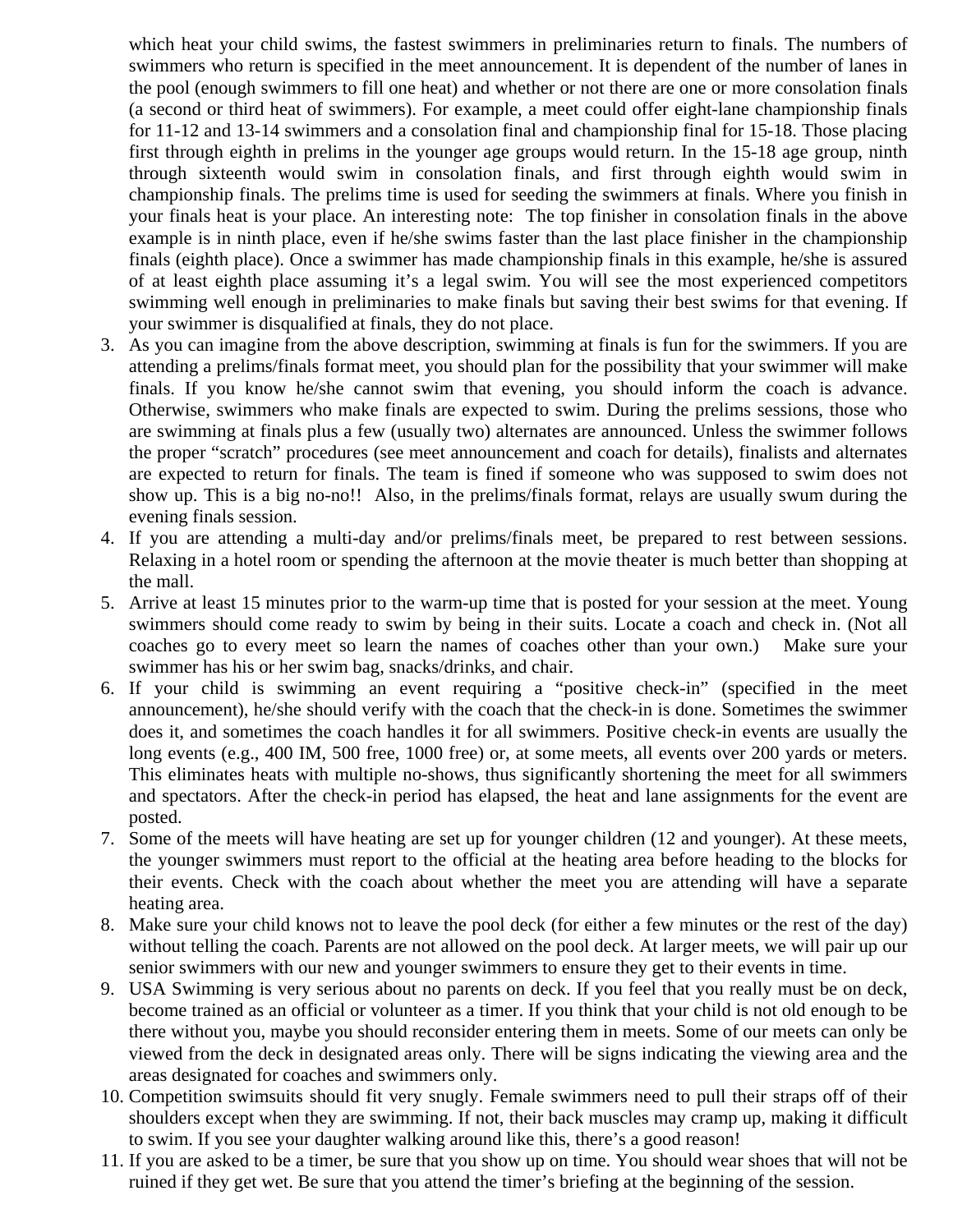- 12. Swim meets can be very long and very boring if you do not have something to do. Bring young siblings as a last resort. If you do bring young children, make sure you bring ample entertainment for them.
- 13. Indoor pools and surrounding decks are notoriously warm. Bring clothes to change into that would be appropriate for summer. Some are cool. Bottom line: be prepared either way.
- 14. Often there is an area where you can set up chairs or blankets outside of the pool area. You must bring your own. Do not bring items that you would be upset about if they go missing or if someone else walks on them.
- 15. Bring food. Most meets have concession stands, but the costs add up. Swimmers will already have their own coolers packed with nutritious snacks and plenty of drinks. Limit the amount of money per day your child gets to spend at the concession stand. Most pools allow small lunch bags or coolers for spectators as well. Remember that alcoholic beverages are not allowed.
- 16. Be sure you leave your area cleaner than you found it. You will really appreciate those who pick up after themselves when we host a meet! This applies to both swimmers and spectators leaving the pool area.
- 17. Pack a permanent marker to mark your swimmers events on their arm or leg and a highlighter to mark your Heat Sheet with your swimmers events, and the other team swimmers so you can follow and cheer during the meet.
- 18. Buy or borrow a heat sheet and write your child's event, heats, and lanes on their hand with a permanent marker. The host team usually has them for sale or they may be FREE on Meet Mobile. If your child is swimming at finals, heat sheets for those sessions are available that evening.
- 19. Meets are opportunities to measure how your swimmer is doing in their training at that moment. Nearly every swimmer has a bad swim or meet occasionally. If your child is DQ'd (disqualified), it is not the end of the world. Almost every swimmer has been disqualified at least once. As a parent you must ensure that your child has a positive experience even if they do not swim well. Remember that our children learn values and sportsmanship from us. Coaches go to meets to coach and parents should go to meets to cheer, offer love, and encouragement.

### *How to Mark a Hand at Meets*

The strokes are abbreviated with the following initials:  $FR$  – freestyle,  $BK$  – backstroke,  $BR$  –breaststroke,  $FL$  – butterfly, and IM for individual medley. One way is to draw with permanent makers a small graph on their hand using just the initials for each of the following:

| $D - (distance)$ | $S - (stroke)$ | $E-(event)$ | $H - (heat)$ | $L$ –(lane) |
|------------------|----------------|-------------|--------------|-------------|
| 50               | FR             |             |              |             |
| $\cap$<br>رے     | F              | رے          |              |             |